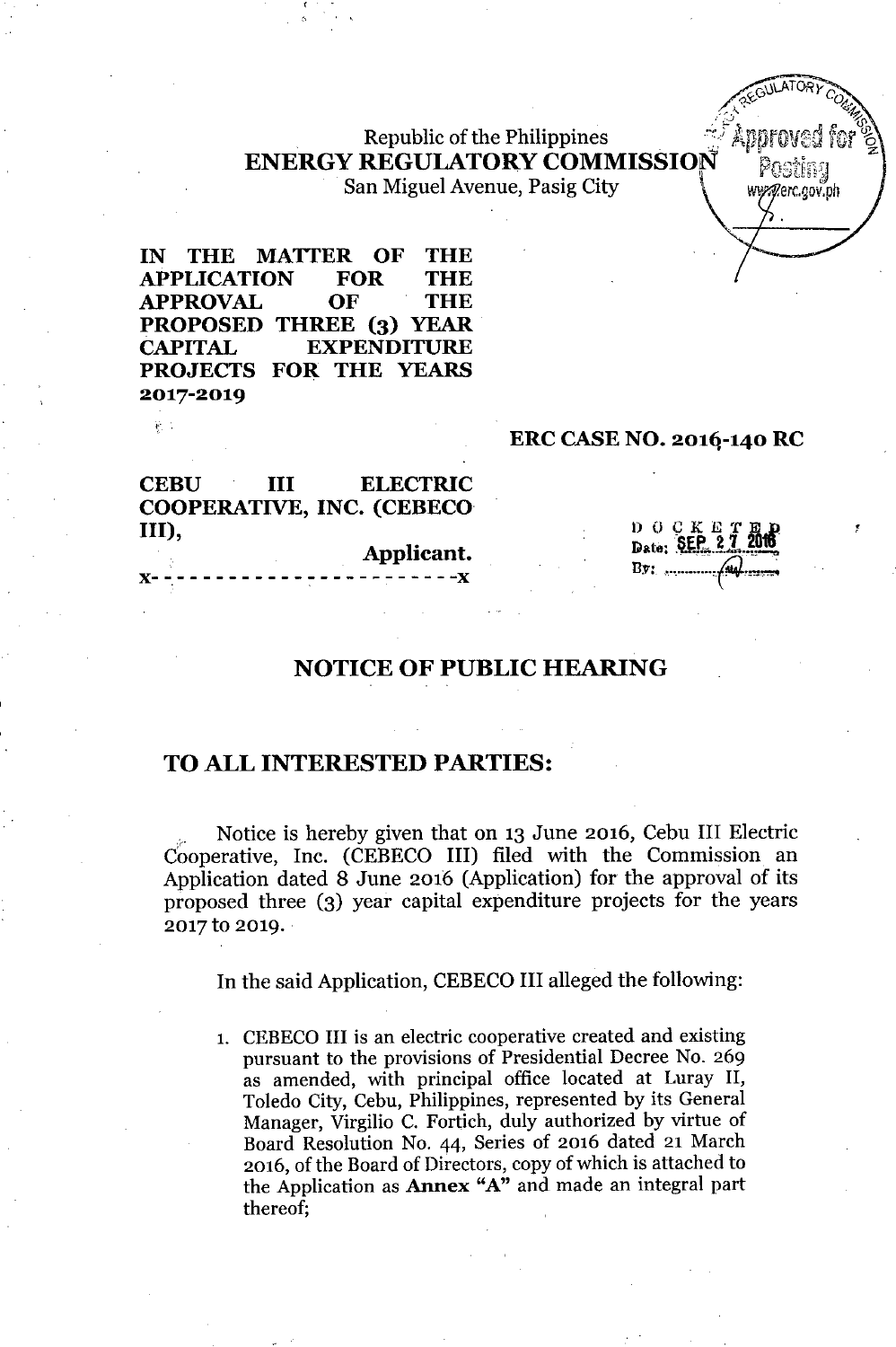ż

The filing of the Application is likewise authorized under the afore-mentioned Resolution;

2. CEBECO III has been granted by the National Electrification Administration (NEA) an authority to operate and distribute electric light and power within the coverage area comprising of the City of Toledo and the Municipalities of Aloguinsan, Pinamungajan, Balamban and Asturias all in the Province of Cebu;

#### **THE APPLICATIONAND ITS PURPOSE**

- 3. The Application is filed in compliance with ERC Resolution No. 26, Series of 2009 (A Resolution Amending the Rules for Approval of Regulated Entities' Capital Expenditure Projects)" adopted pursuant to the mandate of Section 43 of Republic Act No. 9136 otherwise known as the Electric Power Industry Reform Act of 2001 (EPIRA) and its implementing Rules and Regulations, which categorically provides that all capital expenditure projects (CAPEX) shall be submitted to and for the approval of the Commission prior to its implementation, in relation to ERC Resolution No. 20, Series of 2011 which sets the timelines for the filing of the instant application;
- 4. The aforecited amended rules was issued by the Commission to ensure the following: 1) that the projects are timely, appropriate, necessary and cost efficient; 2) that the proposed capital projects are consistent with the Distribution Development Plan (DDP), the Philippine Grid Code (PGC), the Philippine Distribution Code (PDC), and other relevant government issuances; and 3) that the procurement of equipment, materials and services are transparent, competitive and compliant with the applicable laws and regulations;
- 5. In accordance with the Amended CAPEX Rules, consistent with the DDP and the PDC, CEBECO III shall acquire, construct and implement the following three (3) year capital expenditure projects with a total approximate cost of **One Hundred Forty Three Million Five Hundred Thirty-Eight Thousand Four Hundred Four Pesos (PhP143,538,404.00 );**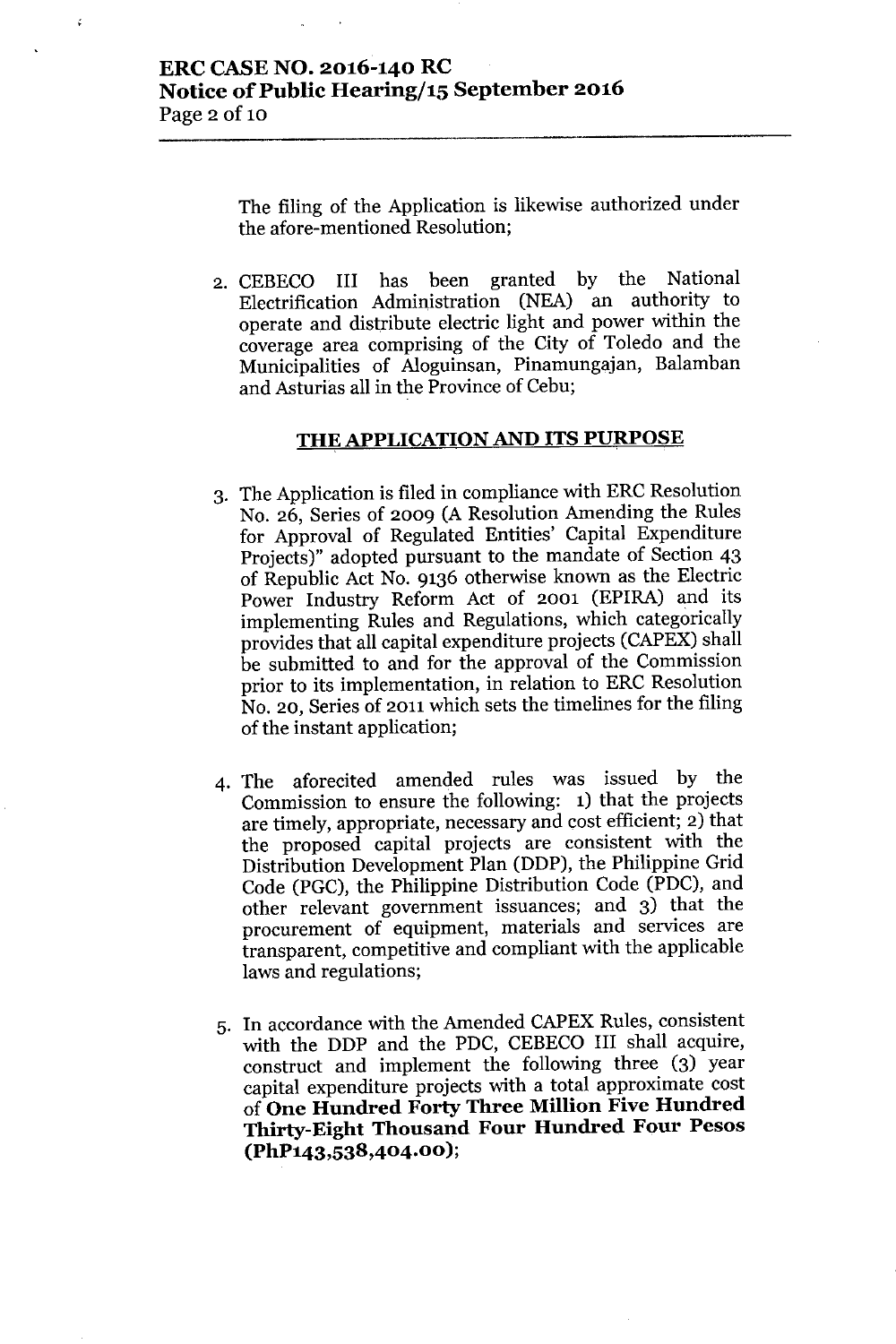## THE PROPOSED CAPITAL EXPENDITURE PROJECTS

## 5.a.l NElWORK CAPEX PROJECTS

#### • SAFETY PROJECTS

 $\ddot{\phantom{a}}$ 

| Project     | <b>Project Description</b>                                                                                                                                                                            | Fund            |            | <b>Amount per Year of Implementation</b> |         | <b>Total Cost</b> |
|-------------|-------------------------------------------------------------------------------------------------------------------------------------------------------------------------------------------------------|-----------------|------------|------------------------------------------|---------|-------------------|
| Code        |                                                                                                                                                                                                       | <b>Source</b>   | 2017       | 2018                                     | 2019    | (Php)             |
| NCP-<br>001 | Rehab/Uprating/<br>Rerouting of Toledo<br>Feeder 1 Phase 1: From<br>Toledo S/S to Bulubugan<br>via 69 kV Underbuilt on<br>336.4 MCM ACSR.                                                             | <b>Bank</b>     | 13,888,629 |                                          |         | 13,888,629        |
| NCP-<br>002 | Rehab/Uprating/Rerouti<br>ng of Toledo Feeder 1<br><b>Phase</b><br><b>From</b><br>2:<br><b>Bulubugan</b><br>to<br>Pinamungajan S/S via 69<br>kV Underbuilt on Steel<br>Poles using 336.4 MCM<br>ACSR. | <b>Bank</b>     | 6,669,982  |                                          |         | 6,669,982         |
| NCP-<br>003 | <b>Rehab/Rerouting/Recon</b><br>of<br><b>Toledo</b><br>ductoring<br>Feeder 1 From Pina S/S<br>to Dakit, Bonbon and<br>Cement Plant via Triple<br>Circuit Design via 4/0<br><b>ACSR</b>                | <b>Bank</b>     | 7,653,478  |                                          |         | 7,653,478         |
|             | <b>Installation of Gang</b>                                                                                                                                                                           |                 |            |                                          |         |                   |
| NCP-        | <b>Type Disconnect</b>                                                                                                                                                                                |                 |            |                                          |         |                   |
| 004         | <b>Switches</b>                                                                                                                                                                                       | <b>Bank</b>     | 600,000    | 350,000                                  | 375,000 | 1,325,000         |
| NCP-<br>005 | <b>Installation of</b><br><b>Disconnect Switches</b>                                                                                                                                                  | Bank            | 650,000    | 780,000                                  | 910,000 | 2,340,000         |
| NCP-<br>006 | <b>Installation of Fuse</b><br><b>Cutouts</b>                                                                                                                                                         | Bank            | 418,000    | 498,960                                  | 586,971 | 1,503,931         |
|             |                                                                                                                                                                                                       | Sub-Total (PhP) |            |                                          |         | 33,381,020        |

## • POWER QUALITY PROJECTS

| Project        |                                                                                               | Fund        |           | <b>Amount per Year of Implementation</b> |      | <b>Total Cost</b> |  |
|----------------|-----------------------------------------------------------------------------------------------|-------------|-----------|------------------------------------------|------|-------------------|--|
| Code           | <b>Project Description</b>                                                                    | Source      | 2017      | 2018                                     | 2019 | (Php)             |  |
| <b>NCP-007</b> | Construction of 13 km,<br>69 kV Subtrans<br>on<br>336.4 MCM Conductors<br>from Toledo to Poog | <b>Bank</b> |           |                                          |      |                   |  |
| NCP-008        | Rehab and Uprating of<br>Poog to DASUNA Line<br>(Lutopan<br><b>Section</b><br>Feeder 3)       | <b>Bank</b> | 1,861,591 |                                          |      | 1,861,591         |  |
| NCP-009        | and<br>Repair<br><b>Refurbishment</b><br>of<br>$10/12.5$ MVA<br>Power<br><b>Transformer</b>   | <b>Bank</b> | 4,468,564 |                                          |      | 4,468,564         |  |
| <b>NCP-010</b> | Construction of $5/6.25$<br><b>Asturias</b><br><b>MVA</b><br><b>Substation</b>                | <b>Bank</b> |           | 27,000,000                               |      | 27,000,000        |  |
|                |                                                                                               | 33,330,155  |           |                                          |      |                   |  |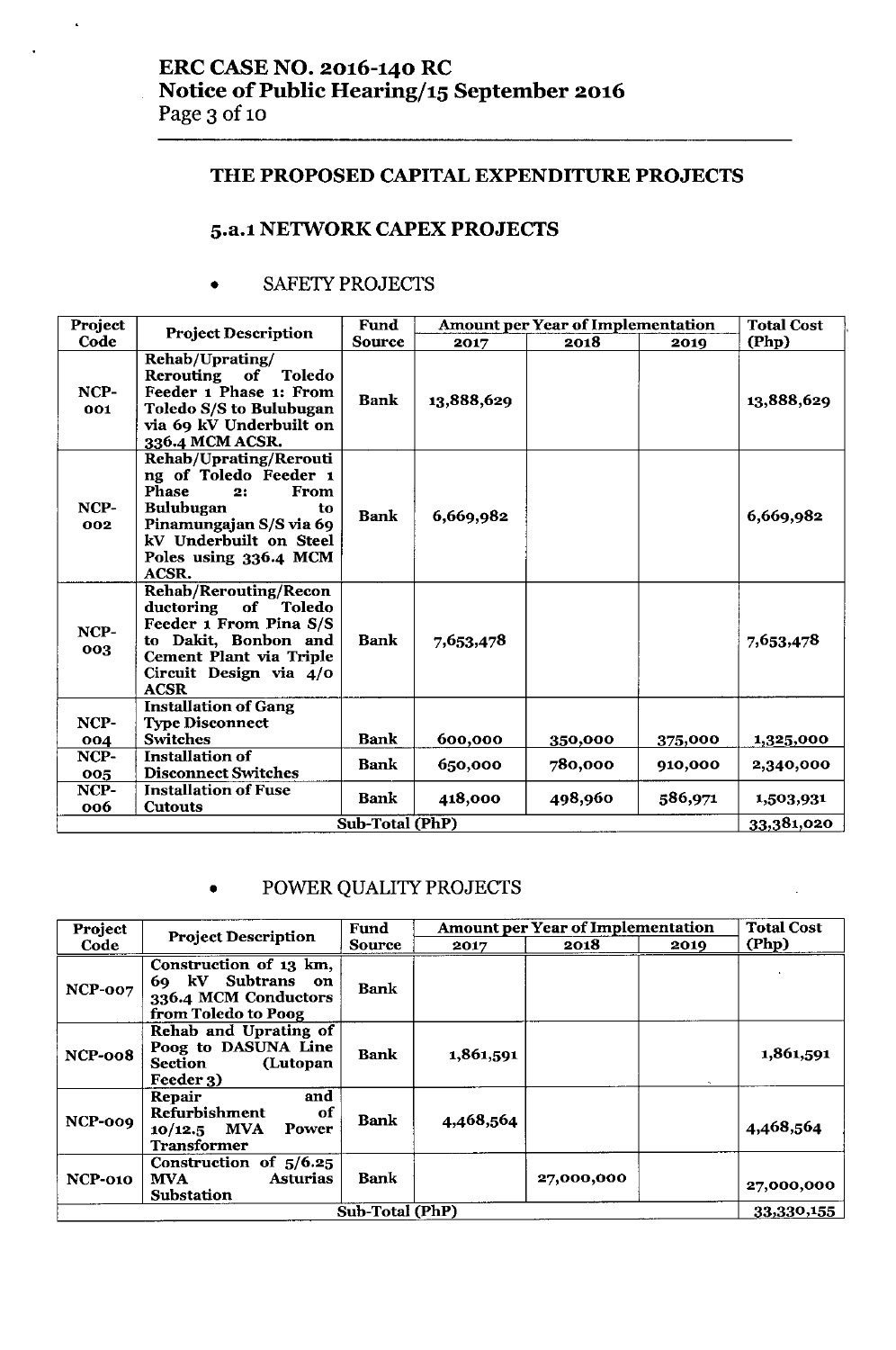## ERC CASE NO. 2016-140 RC Notice of Public Hearing/15 September 2016 Page 4 of 10

#### 5.a.2. OTHER NETWORK CAPEX PROJECTS

| ONCP-<br><b>OO1</b> | Installation of<br><b>Amorphous</b><br><b>Distribution</b><br><b>Transformers</b> | Bank | 4,740,600 | 5,476,400 | 6,327,450 | 16,544,450 |
|---------------------|-----------------------------------------------------------------------------------|------|-----------|-----------|-----------|------------|
| <b>ONCP-</b><br>002 | <b>Service</b><br><b>Installation</b><br>- of<br><b>Drop Wire</b>                 | Bank | 3,656,048 | 2,145,110 | 2,252,365 | 8,053,523  |
| <b>ONCP-</b><br>003 | <b>Metering</b><br>Purchase<br>of<br>Equipment                                    | Bank | 4,373,494 | 6,245,067 | 6,557,530 | 17,176,091 |
| Sub-Total (PhP)     |                                                                                   |      |           |           |           |            |

## 5.a.3. NON-NETWORK CAPEX PROJECTS

| NNCP-<br>001    | <b>Acquisition and</b><br><b>Installation of SCADA</b><br><b>System</b>  | <b>Bank</b> | 450,000   | 1,800,000 | 1,200,000 | 3,450,000  |  |
|-----------------|--------------------------------------------------------------------------|-------------|-----------|-----------|-----------|------------|--|
| NNCP-<br>002    | <b>Purchase of Vehicles</b>                                              | <b>Bank</b> | 6,630,000 | 7,736,500 | 2,343,326 | 16,709,826 |  |
| NNCP-<br>003    | <b>Purchase of Test</b><br>Equipment                                     | <b>Bank</b> | 1,100,000 |           | 2,550,000 | 3,650,000  |  |
| NNCP-<br>004    | <b>Purchase of Line</b><br><b>Maintenance Tools</b>                      | Bank        |           | 880,000   |           | 880,000    |  |
| NNCP-<br>005    | <b>Purchase of Safety</b><br><b>Apparel</b>                              | <b>Bank</b> | 715,000   | 747,500   | 780,000   | 2,242,500  |  |
| NNCP-<br>006    | <b>Acquisition of Lot and</b><br><b>Site Development</b>                 | Bank        |           |           | 2,000,000 | 2,000,000  |  |
| NNCP-<br>007    | <b>Acquisition of Lot for</b><br><b>Asturias Area Office</b>             | <b>Bank</b> |           |           | 1,000,000 | 1,000,000  |  |
| NNCP-<br>008    | <b>Construction of</b><br><b>Asturias Area Office</b><br><b>Building</b> | <b>Bank</b> |           |           | 1,250,000 | 1,250,000  |  |
| NNCP-<br>009    | <b>Purchase of Tools and</b><br>Equipment                                | <b>Bank</b> | 327,150   | 18,000    | 58,000    | 403,150    |  |
| NNCP-<br>010    | <b>Bagonan Renovation</b>                                                | <b>Bank</b> | 500,000   |           |           | 500,000    |  |
| NNCP-<br>011    | <b>Purchase of IT</b><br>Softwares and<br><b>Hardwares</b>               | <b>Bank</b> | 1,213,607 | 437,275   | 493,886   | 2,144,768  |  |
| NNCP-<br>O12    | <b>Purchase of</b><br>Communication<br>Equipment                         | <b>Bank</b> | 66,500    | 89,909    | 97,100    | 253,509    |  |
| NNCP-<br>013    | <b>Purchase of Meter</b><br><b>Reading Equipment</b>                     | <b>Bank</b> | 64,000    | 67,200    | 70,560    | 201,760    |  |
| NNCP-<br>014    | <b>Purchase of Office</b><br>Equipment                                   | <b>Bank</b> | 220,000   | 50,400    | 97,252    | 367,652    |  |
| Sub-Total (PhP) |                                                                          |             |           |           |           |            |  |

#### SUMMARY OF PROJECTS:

| Capital                                   | Project                |                         | <b>Annual Project Costs</b> |            |           |  |  |
|-------------------------------------------|------------------------|-------------------------|-----------------------------|------------|-----------|--|--|
| <b>Expenditure</b><br><b>Project Type</b> | <b>Source of Funds</b> | Costs to be<br>Financed | 2018<br>2017                |            | 2019      |  |  |
| <b>Network CAPEX Projects</b>             |                        |                         |                             |            |           |  |  |
| <b>Safety</b>                             | <b>Bank</b>            | 33,381,020              | 29,880,089                  | 1,628,960  | 1,871,971 |  |  |
| Power<br><b>Quality</b>                   | <b>Bank</b>            | 33,330,155              | 6,330,155                   | 27,000,000 |           |  |  |
|                                           | Sub-total              |                         | 36,210,244                  | 28,628,960 | 1,871,971 |  |  |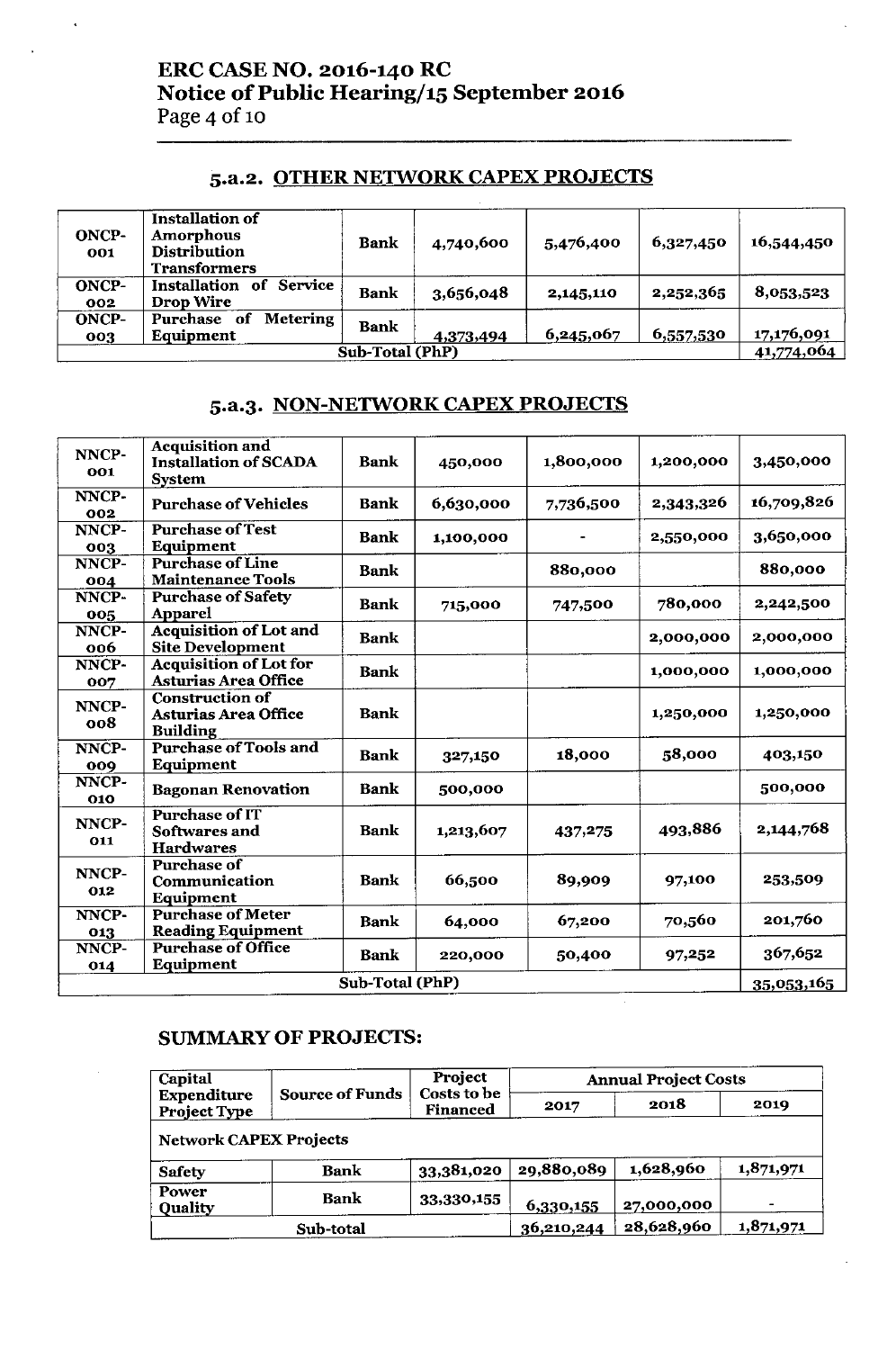#### ERC CASE NO. 2016-140 RC Notice of Public Hearing/15 September 2016 Page 5 of 10

| <b>Other Network CAPEX Projects</b>         |                                      |            |                    |            |                   |  |  |  |
|---------------------------------------------|--------------------------------------|------------|--------------------|------------|-------------------|--|--|--|
| <b>Service Drop</b><br>Wire                 | <b>Bank</b>                          | 8,053,523  | 3,656,048          | 2,145,110  | 2,252,365         |  |  |  |
| <b>Metering</b><br>Equipment                | <b>Bank</b>                          | 17,176,091 | 4,373,494          | 6,245,067  | 6,557,530         |  |  |  |
| <b>Distribution</b><br><b>Transformers</b>  | <b>Bank</b>                          | 16,544,450 | 4,740,600          | 5,476,400  | 6,327,450         |  |  |  |
|                                             |                                      | Sub-total  | 12,770,142         | 13,866,577 | <u>15,137,345</u> |  |  |  |
|                                             | <b>Non - Network CAPEX Projects</b>  |            |                    |            |                   |  |  |  |
| <b>SCADA</b>                                | <b>Bank</b>                          | 3,450,000  | 450,000            | 1,800,000  | 1,200,000         |  |  |  |
| <b>Vehicles</b>                             |                                      | 16,709,826 | 6,630,000          | 7,736,500  | 2,343,326         |  |  |  |
| <b>Test Equipment</b>                       | <b>Bank</b>                          | 3,650,000  | 1,100,000          |            | 2,550,000         |  |  |  |
| <b>Line Maintenance</b><br><b>Tools</b>     | <b>Bank</b>                          | 880,000    |                    | 880,000    |                   |  |  |  |
| <b>Safety Apparel</b>                       | <b>Bank</b>                          | 2,242,500  | 715,000<br>747,500 |            | 780,000           |  |  |  |
| Land                                        | <b>Bank</b>                          | 3,000,000  |                    |            | 3,000,000         |  |  |  |
| <b>Building</b>                             | <b>Bank</b>                          | 1,750,000  | 500,000            |            | 1,250,000         |  |  |  |
| <b>Tools and</b><br>Equipment               | <b>Bank</b>                          | 403,150    | 327,150.00         | 18000      | 58,000            |  |  |  |
| <b>IT Softwares and</b><br><b>Hardwares</b> | <b>Bank</b>                          | 2,144,768  | 1,213,607          | 437,275    | 493,886           |  |  |  |
| Communication                               | <b>Bank</b>                          | 253,509    | 66,500<br>89,909   |            | 97,100            |  |  |  |
| <b>Meter Reading</b><br>Equipment           | <b>Bank</b>                          | 201,760    | 67,200<br>64,000   |            | 70,560            |  |  |  |
| <b>Office Equipment</b>                     | <b>Bank</b>                          | 367,652    | 220,000            | 50,400     | 97,252            |  |  |  |
|                                             |                                      | 11,286,257 | 11,826,784         | 11,940,124 |                   |  |  |  |
|                                             | <b>GRAND TOTAL per Year (in PhP)</b> | 60,266,643 | 54,322,321         | 28,949,440 |                   |  |  |  |

## 5.b. TYPE OF THE CAPITAL EXPENDITURE PROJECTS IN ACCORDANCE WITH SECTION 2.3 OF RESOLUTION NO. 26, SERIES OF 2009

- 5.b.1 As described above in Section 5.a.l, the projects are categorized as Network CAPEX which will address safety, power quality and reliability of the distribution system of CEBECO III;
- 5.b.2. The Other Network CAPEX projects as shown in 5.a.2 are necessary in terms of additional distribution transformers, meters and metering materials due to annual customer growth as forecasted including replacement; and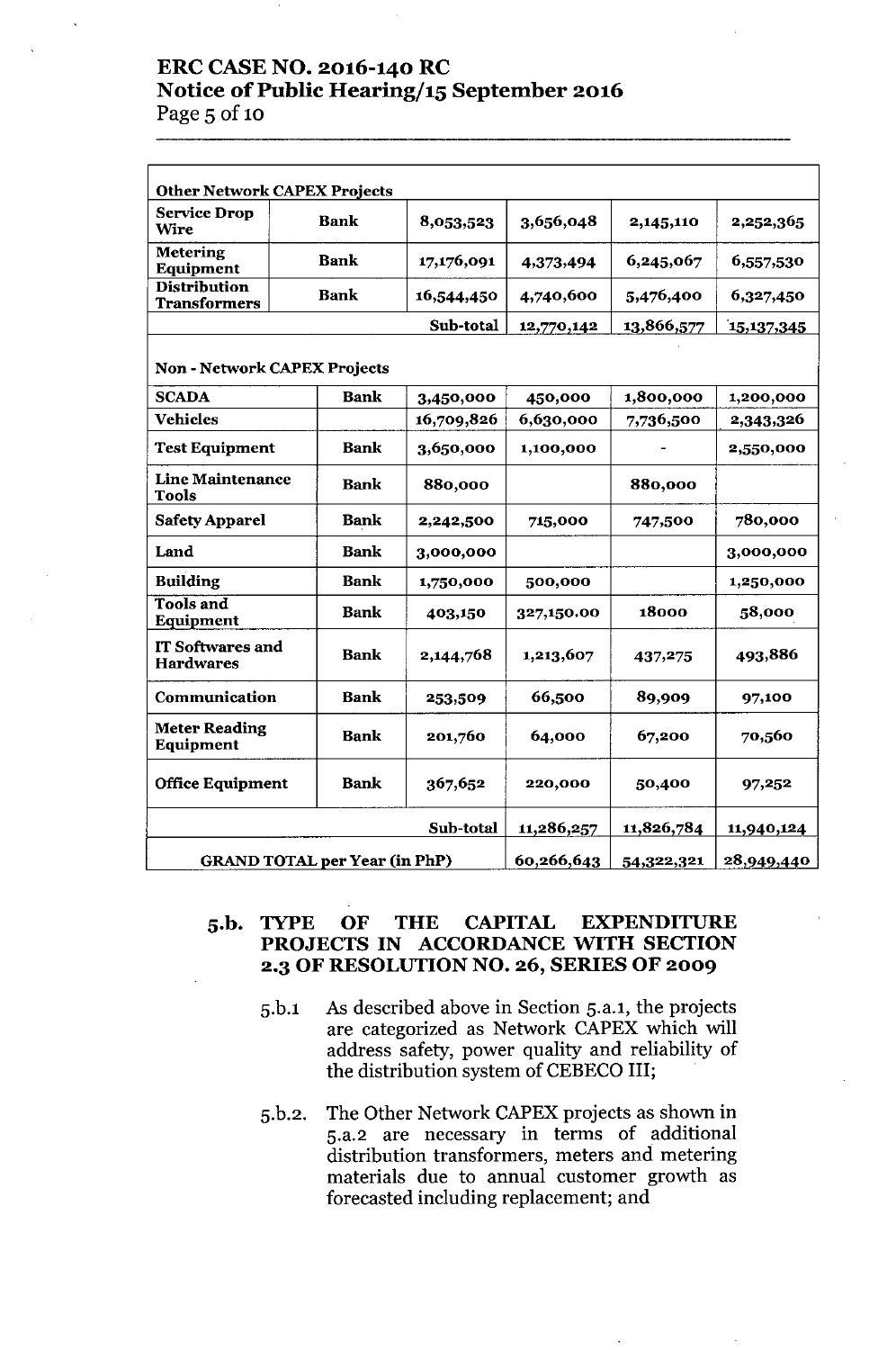## ERC CASE NO. 2016-140 RC Notice of Public Hearing/15 September 2016 Page 6 of 10

5.b.3 The Non-Network CAPEX projects of CEBECO III as categorized and indicated in 5.a.3 will enhance its capability in responding to customer requests and concerns for better and efficient electric service. Further, its facilities and equipment will be responsive to the quality service that the consumers deserve;

#### JUSTIFICATION OF THE CAPITAL PROJECTS

- 6. With the prevailing situation in the electric power industry vis-a.-vis the consumers' demand, CEBECO III deems it appropriate to embark on asset development and expansion in order to meet the growing demands;
- 7. The procurement of the aforementioned projects are necessary in the schedules provided, otherwise service decline is imminent, to the prejudice of the consumers;
- 8. If a force majeure or fortuitous event, as the case may be, occurs, CEBECO III shall seek the ERC's confirmation of the implementation of the capital projects arising from such event;

#### RELATED AND INDISPENSABLE DOCUMENTS

9. Consistent with the requirement of the filing of applications for approval of capital projects, Applicant attached and made an integral part of this Application the detailed justifications, related and indispensable documents chronologically arranged and contained in Annex "B" thereof;

#### BOARD APPROVAL OF THE PROPOSED PROJECTS

10. Finding the proposed capital expenditure projects reasonable, appropriate, necessary and beneficial to the consumers, it being envisioned to further their interests; there being no adverse effects on its implementation, but rather results to service decline if not achieved and implemented on the periods it is projected to occur, the Board of Directors of CEBECO III passed Resolution No. 43, Series of 2016 dated 21 March 2016 approving the proposed CAPEX, copy of which is attached to the Application as Annex "C";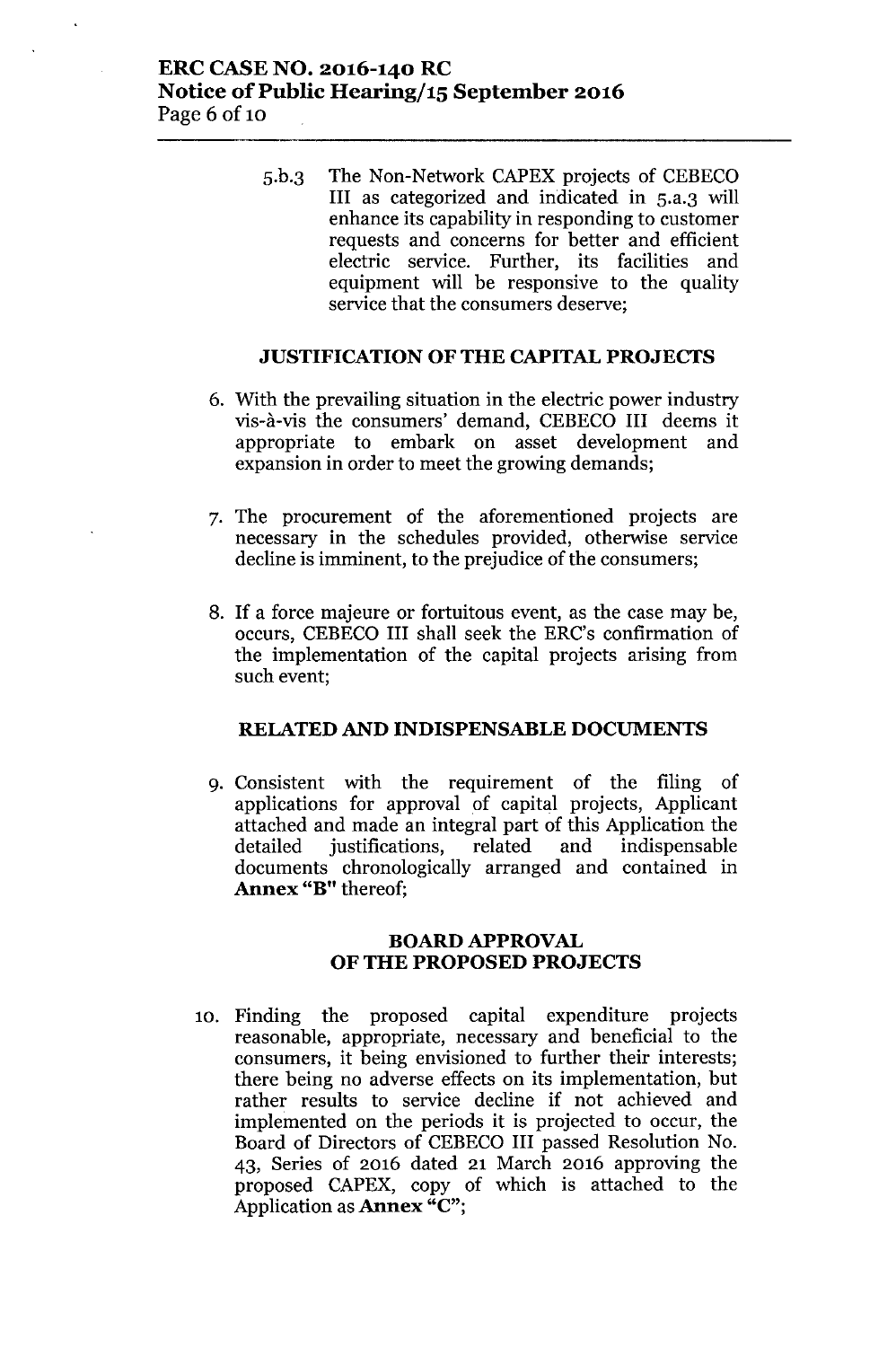## ERC CASE NO. 2016-140 RC Notice of Public Hearing/15 September 2016 Page 7 of 10

- 11. Information on the proposed capital projects had been widely disseminated through posting in conspicuous places of the City of Toledo and the Municipalities of Aloguinsan, Pinamungajan, Balamban and Asturias, all in the Province of Cebu as certified to by Engr. Edgardo H. Hernaez Jr., employee of CEBECO III tasked to undertake such dissemination. A copy of the said information on the proposed capital projects is attached to the Application as Annex "D". The Notices posted in the areas aforementioned specifically contained the following:
	- a. the proposed projects;
	- b. the reasons for proposing said projects;
	- c. the source of fund for the said projects;
	- d. indicative rate impact of the said project.

#### SOURCE OF FUNDS FOR THE PROJECTS

- 12. In the implementation of the proposed projects, CEBECO III shall utilize the Reinvestment Fund for Sustainable Capital Expenditures (RFSC) and the big part shall be sourced through loans from interested lenders/financial institutions that shall charge the least interest. A separate application for authority to secure loan shall be filed with the Commission;
- 13. The implementation of the proposed CAPEX shall bring forth an indicative rate impact of PhPo.0734 as follows:

|                                                                     | 2011-2013                | 2014-2016    | 2017        | 2018           | 2019         | Total         |
|---------------------------------------------------------------------|--------------------------|--------------|-------------|----------------|--------------|---------------|
| kWh Sales                                                           | 277,669,460              | 330,583,264  | 126,948,814 | 134,380,551    | 141,899,758  | 1,011,481,846 |
| Approved RFSC Rate, PhP/KWh                                         | 0.2508                   | 0.2508       | 0.2508      | 0.2508         | 0.2508       | 0.2508        |
| Cash balance beginning, PhP,<br>excess/(shortfall)                  | 5,475,413                | (33,903,280) | 7,654,320   | (18, 249, 961) | (47,794,261) | 5,475,413     |
| <b>CASH INFLOWS</b>                                                 |                          |              |             |                |              |               |
| Current year RFSC Collection, PhP                                   | 69,639,501               | 82,910,283   | 31,838,762  | 33,702,642     | 35,588,459   | 253,679,647   |
| 50% income on leased properties,<br>PhP                             | 540,761                  | 540,761      | 180,254     | 180,254        | 180,254      | 1,622,284     |
| Subsidy                                                             | 9,622,438                | 14,292,881   |             |                |              | 23,915,319    |
| Loan proceeds from financial<br>institutions, PhP (Capex 2011-2013) |                          | 98,225,508   | 52,095,003  | 7,000,000      |              | 157,320,511   |
| Loan proceeds from financial<br>institutions, PhP (Capex 2014-2016) |                          | 146,343,213  | 10,197,914  |                |              | 156,541,127   |
| Loan proceeds from financial<br>institutions, PhP (Capex 2017-2019) | $\overline{\phantom{0}}$ |              | 60,266,643  | 54,322,321     | 28,949,439   | 143,538,404   |
| Total Cash Inflows, PhP                                             | 79,802,699               | 342,312,646  | 154,578,576 | 95,205,217     | 64,718,152   | 736,617.291   |

#### RATE IMPACf CALCULATION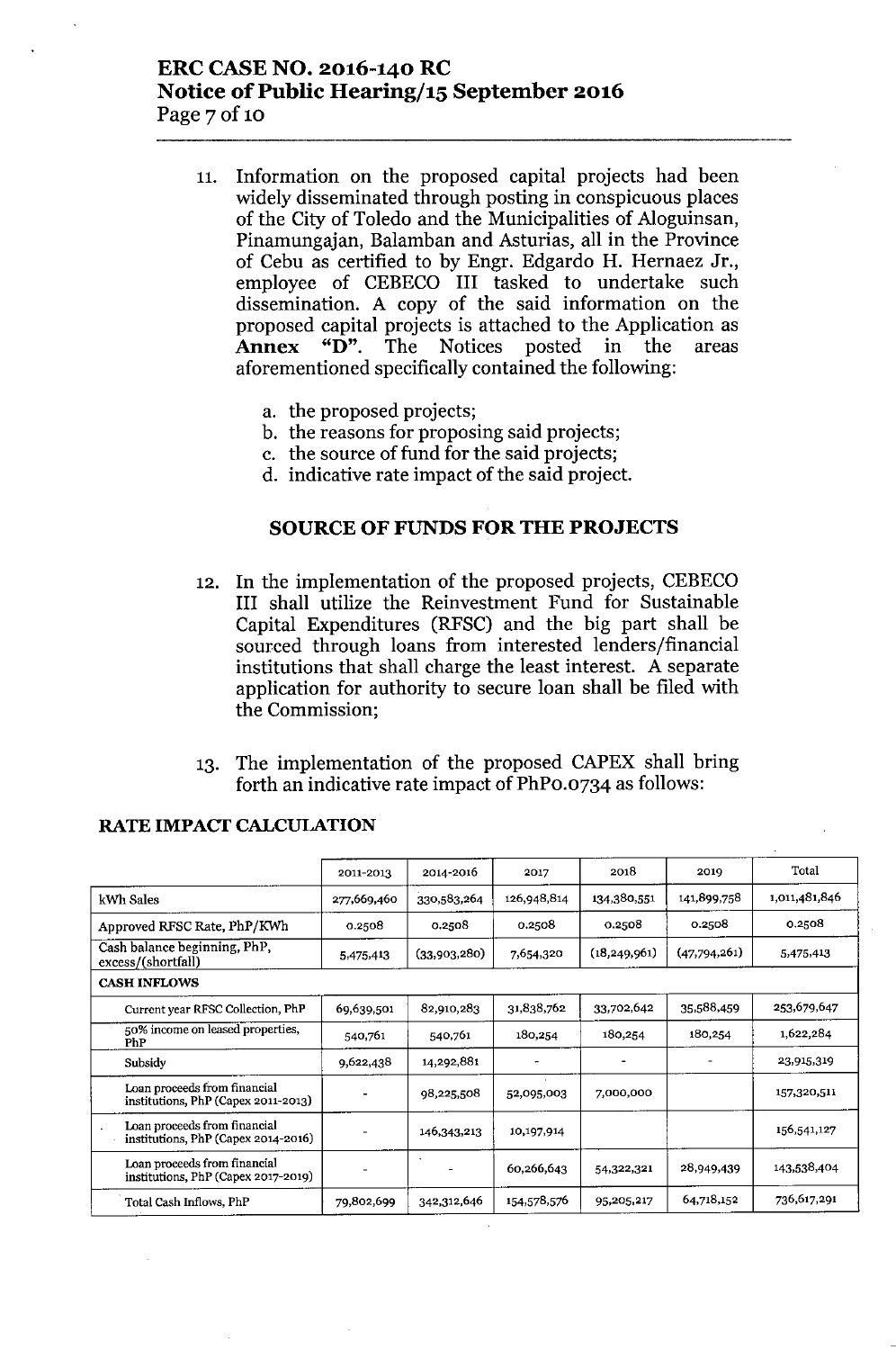#### ERC CASE NO. 2016-140 RC Notice of Public Hearing/15 September 2016 Page 8 of 10

| Available cash for disbursement,<br>PhP             | 85,278,112   | 308,409,366 | 162,232.897    | 76,955,257   | 16.923,891     | 742,092.704    |
|-----------------------------------------------------|--------------|-------------|----------------|--------------|----------------|----------------|
| <b>CASH OUTFLOWS</b>                                |              |             |                |              |                |                |
| CAPEX Requirement, PhP (2011 to<br>2013)            | 96,216,523   | 46,903,784  | 52,095,003     | 7,000,000    |                | 202,215,309    |
| CAPEX Requirement, PhP (2014 to<br>2016)            |              | 196,042,558 | 10,197,914     |              |                | 206,240,471    |
| CAPEX Requirement, PhP (2017 to<br>2019)            |              |             | 60,266,643     | 54,322,321   | 28,949,439     | 143,538,404    |
| Previous Loan Amortization with<br>NEA, PhP         | 21,443,883   | 2,749,684   |                |              |                | 24, 193, 567   |
| Previous Loan Amortization with<br>PNB, PhP         |              | 26,116,748  | 12,759,150     | 10,686,928   | 7,204,356      | 56,767,182     |
| New Loan Amortization with PNB,<br>2011-2013        |              | 6,442,615   | 14,040,741     | 14,586,774   | 14,049,977     | 49,120,106     |
| New Loan Amortization with PNB,<br>2014-2016        |              | 20,907,465  | 21,692,298     | 20,989,828   | 20,288,504     | 83,878,095     |
| Sheet1                                              |              |             | 8,979,108      | 16,756,250   | 20,475,721     | 46,211,078     |
| ERC Permit Fees, PhP (Capex 2011-<br>2013)          | 1,520,986    |             |                |              |                | 1,520,986      |
| ERC Permit Fees, PhP (Capex 2014-<br>2016)          | $\sim$       | 1,592,194   |                |              |                | 1,592,194      |
| ERC Permit Fees, PhP (Capex 2017-<br>2019)          |              |             | 452,000        | 407,417      | 217,121        | 1,076,538      |
| Total Cash Outflows, PhP                            | 119,181,392  | 300,755,046 | 180,482,857    | 124,749,518  | 91,185,118     | 816,353,931    |
| Cash balance ending, PhP.<br>excess/(shortfall)     | (33,903,280) | 7,654,320   | (18, 249, 961) | (47,794,261) | (74, 261, 227) | (74, 261, 227) |
| Rate Impact on RFSC, PhP/KWh,<br>excess/(shortfall) | (0.1221)     | 0.0232      | (0.1438)       | (0.3557)     | (0.5233)       | (0.0734)       |

#### COMPLIANCE WITH PRE-FILING REQUIREMENTS

- 14. In compliance with Section 2, Rule 6 of the ERC Rules of Practice and Procedure, copies of Application together with all its annexes and accompanying documents had been furnished by CEBECO III the Legislative Body of the City of Toledo, where CEBECO III principally operates and the Legislative Body of the Province of Cebu. Likewise the Application was published in The Freeman, a newspaper of general circulation within the franchise area of the CEBECO III;
- 15. As proof of such compliances is the Affidavit of Service executed by Kareen T. Pagdalian, an employee of CEBECO III, and the first page of the Application bearing the stamp "RECEIVED", attached to the Application as Annex "E", "F" and "G", and the Affidavit of Publication executed by the Editor, and original copy of the issue showing the published application, copies of which are attached to the Application as **Annexes** "H" and "I", respectively;
- 16. Moreover, prior to the filing of the Application, a pre-filing conference with the concerned staff of the Commission was conducted pursuant to Section 4 of Rule 6, and for purposes of determining completeness of the supporting documents attached to the Application;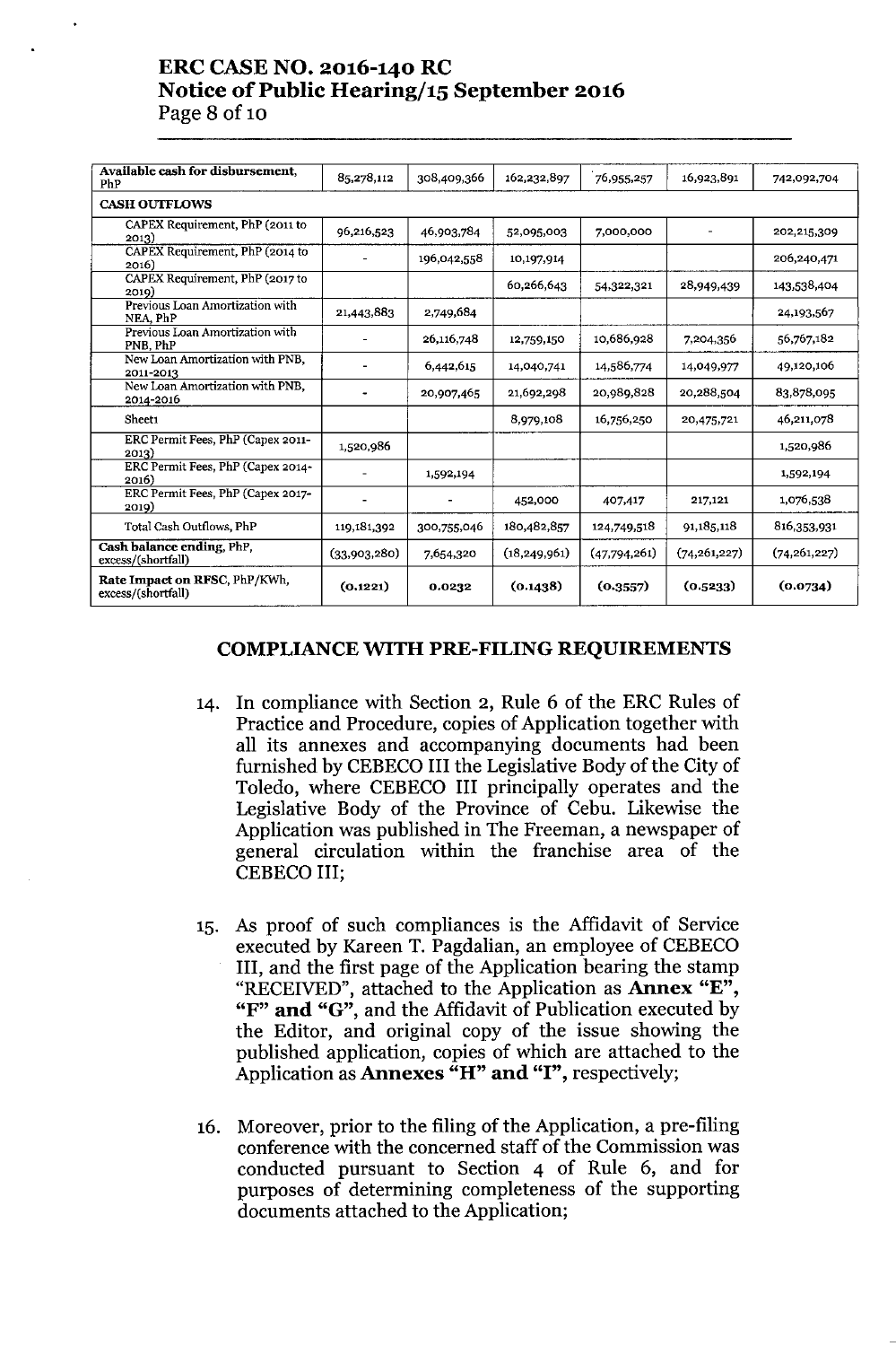- 17. CEBECO III respectfully prays:
	- a. That after due notice and hearing, the proposed capital projects/expenditures subject of the application be APPROVED, declared just, reasonable, and equitable pursuant to the provisions of ERC Resolution No. 26, Series of 2009, and other related laws, rules and regulations; and
	- b. That CEBECO III be allowed/authorized to recover from<br>the members-consumers its expenditures/costs the members-consumers its incurred in the implementation of the Capital Expenditure Projects.

The Commission has set the Application for jurisdictional<br>ng expository presentation. Pre-trial Conference and hearing, expository presentation, Pre-trial Conference evidentiary hearing on **12 January 2017 (Thursday) at ten o'clock in the morning (10:00 A.M.) at the CEBECOIll's Main Office, Luray II, Toledo City, Cebu.**

All persons who have an interest in the subject matter of the proceeding may become a party by filing, at least five (5) days prior to the initial hearing and subject to the requirements in the ERC's Rules of Practice and Procedure, a verified petition with the Commission giving the docket number and title of the proceeding and stating: (1) the petitioner's name and address; (2) the nature of petitioner's interest in the subject matter of the proceeding, and the way and manner in which such interest is affected by the issues involved in the proceeding; and (3) a statement of the relief desired.

All other persons who may want their views known to the Commission with respect to the subject matter of the proceeding may file their opposition to the Application or comment thereon at any stage of the. proceeding before the applicant concludes the presentation of its evidence. No particular form of opposition or comment is required, but the document, letter or writing should contain the name and address of such person and a concise statement of the opposition or comment and the grounds relied upon.

All such persons who wish to have a copy of the Application may request from the applicant that they be furnished with the same, prior to the date of the initial hearing. The applicant is hereby directed to furnish all those making such request with copies of the Application and its attachments, subject to the reimbursement of reasonable photocopying costs. Any such person may likewise